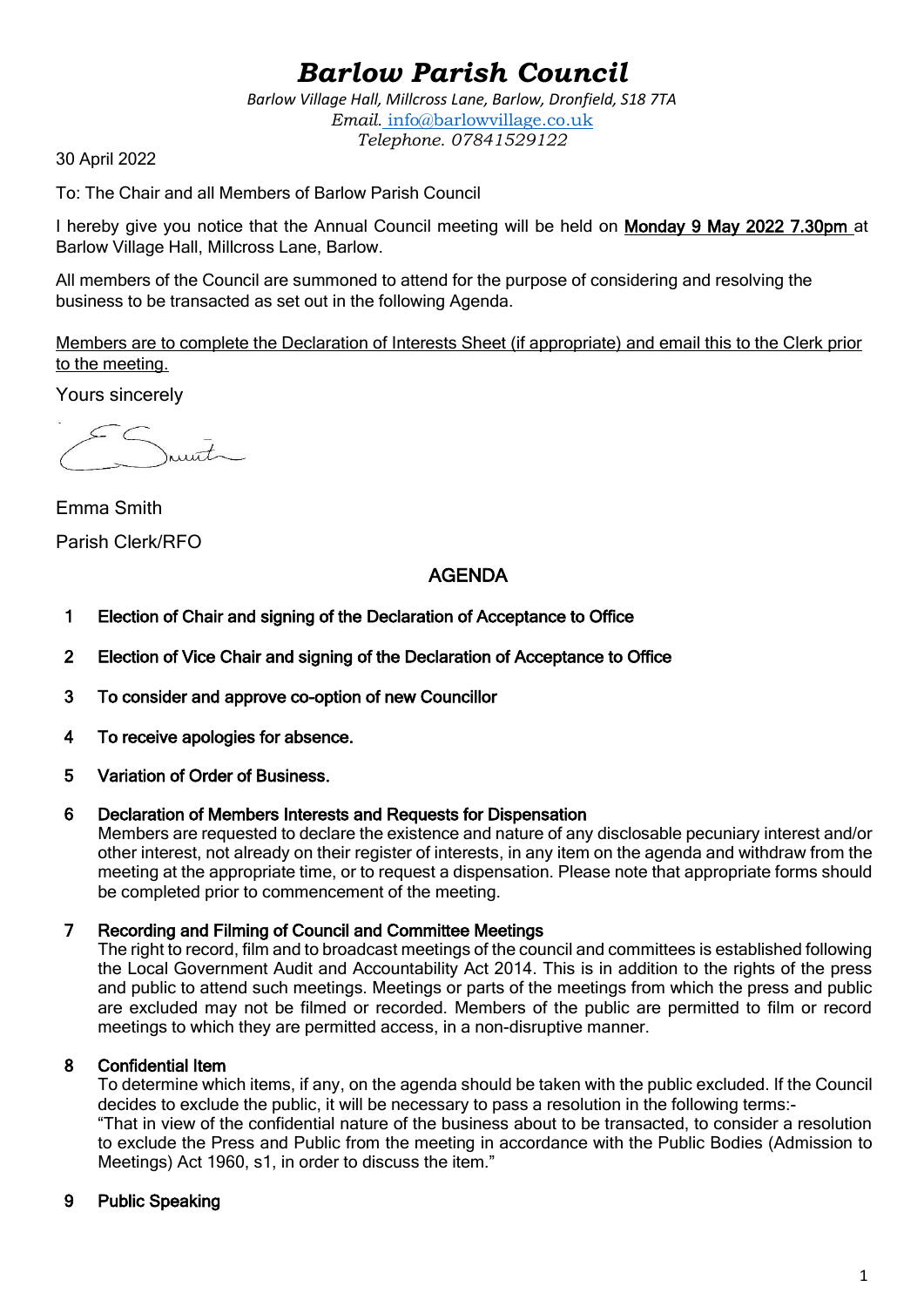# 10 Minutes

(a)To receive and approve the Full Council Meeting Minutes 4 April 2022 (b)Any matters arising from the minutes that are not listed in the agenda

- 11 To review and adopt the Council's Standing Orders
- 12 To review and adopt the Council's Financial Regulations
- 13 To review and adopt the Council's Privacy Policy
- 14 To approve the Council's Complaints Policy
- 15 To review and adopt the Council's Retention Policy
- 16 To review and adopt the Council's Freedom of Information Policy
- 17 To approve the calendar of meetings for 2022/23

#### Matters to be considered in addition to the Annual Meeting Agenda as a decision is required before the next Full Council Meeting

# 18 Planning Matters

- (a)To consider applications/appeals received from the Planning Authority and to submit comments. Please view online before the meeting at [https://planapps-online.ne-derbyshire.gov.uk/online](https://planapps-online.ne-derbyshire.gov.uk/online-applications/)[applications/](https://planapps-online.ne-derbyshire.gov.uk/online-applications/)
	- NED 22/00317/FL Demolition of existing dwelling and outbuildings and replacement with a two storey, 5 bed dwelling with Juliet balcony to west elevation, first floor terrace to south elevation, double integral garage and associated landscaping (Private drainage system) at Barlow Croft, Barlow Lees Lane, Barlow
	- NED 22/00315/FLH Application for new Garage and home office at The Long Barn, Barlow Lees Lane, Barlow
	- NED 22/00299/FL Proposed agricultural building to house and lamb sheep and to store fodder and implements at White Oak Farm, Grange Lane, Barlow

(b)To note Planning Decisions

- NED 22/00291/AGD Application to determine if prior approval is required for a new agricultural vehicle and equipment storage shed at Bole Hill House, Grange Lane, Bolehill, Barlow – Planning Permission Required – 11 April 2022
- (c)To discuss any other planning matters, appeals, etc No other planning matters have been received

(d)To discuss any planning applications circulated after the agenda was issued

#### 19 District Councillor Report – Cllr Bentley Strafford-Stephenson

#### 20 County Councillor Report – Cllr Angelique Foster

#### 21 Police Liaison Officer/Crime Report – April 2022 (to circulate when received)

#### 22 To note the Parish Clerks Report and correspondence received

- (a) To note DALC Circular for April 2022
- (b) To note NEDDC Leaders Briefing for April 2022
- (c) To note 'Lets Chat' bench signs DCC
- (d) To note Road Closure 12-14 July 2022 Barlow Grange Lane, Barlow. To facilitate water mains renewal works for Severn Trent Water
- (e) To note Road Closure 30 May 4 December 2022 Commonside Road, Barlow. To facilitate carriageway subsidence for DCC
- (f) To note Trial of Speed Indicator Devices correspondence
- (g) To consider Barlow Parish Council logo
- (h) Mods Lane DMMO Application